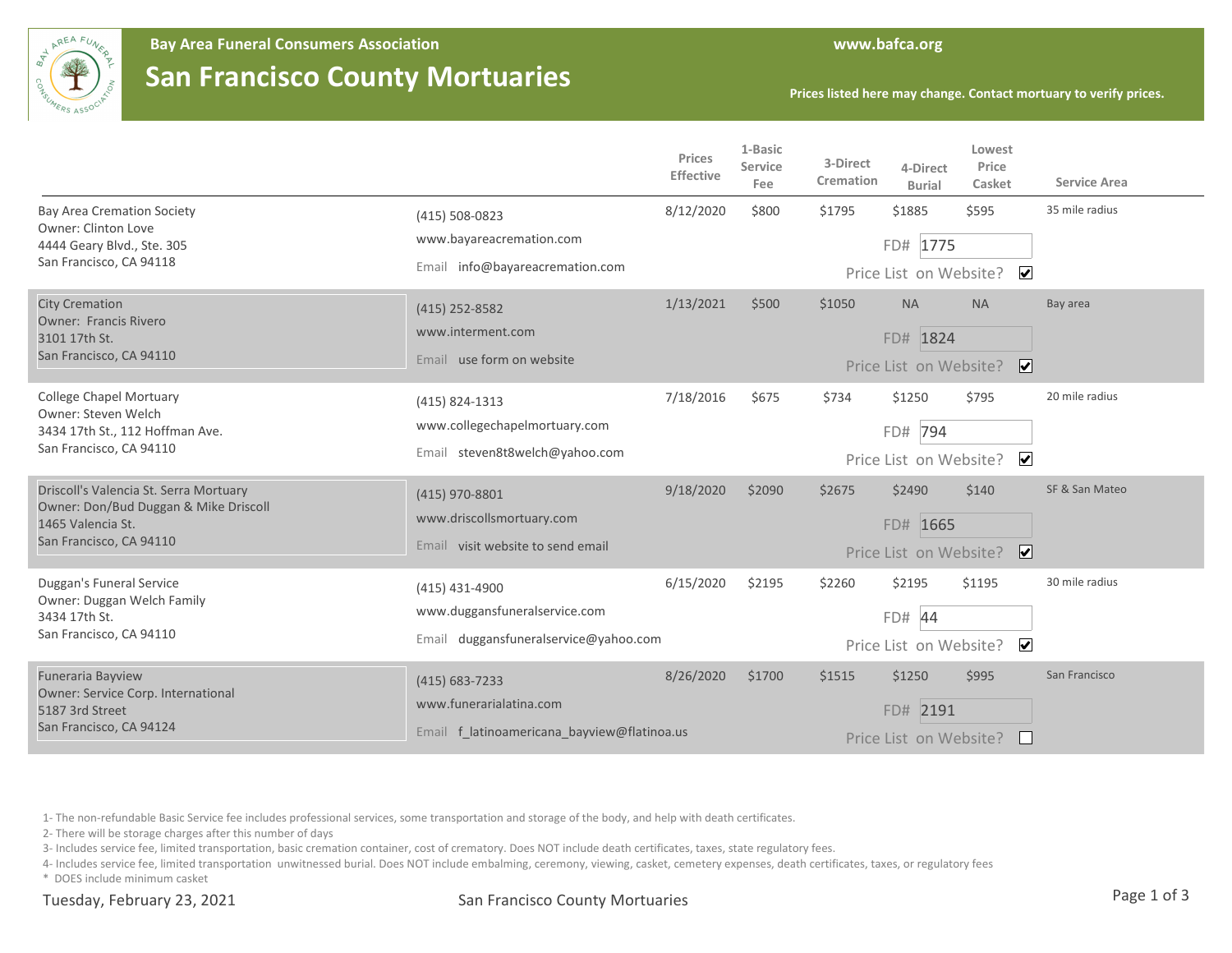|                                                                                                                                       |                                                                                        | Prices<br>Effective | 1-Basic<br><b>Service</b><br>Fee | 3-Direct<br>Cremation | 4-Direct<br><b>Burial</b>                      | Lowest<br>Price<br>Casket          | Service Area                             |
|---------------------------------------------------------------------------------------------------------------------------------------|----------------------------------------------------------------------------------------|---------------------|----------------------------------|-----------------------|------------------------------------------------|------------------------------------|------------------------------------------|
| <b>Green Street Mortuary</b><br>Owner: Service Corporation International<br>649 Green St<br>San Francisco, CA 94133                   | $(415)$ 433-5692<br>www.greenstreetmortuary.com<br>Email visit website to send email   | 7/6/2020            | \$2888                           | \$2761                | \$4188<br>FD# 101                              | \$988<br>Price List on Website? □  | 20 mile radius                           |
| Lewis and Ribbs Mortuary Garden Chapel<br>Owner: Lorenzo J. Lewis, Otis Hightower<br>6424 3rd St.<br>San Francisco, CA 94124          | $(415)$ 468-2360<br>www.lewisandribbsmortuary.com<br>Email visit website to send email | 5/10/2012           | \$585                            | \$895                 | \$1995*<br>FD#                                 | Included<br>Price List on Website? | San Francisco to Oakland<br>to San Mateo |
| McAvoy O'Hara Company<br>Owner: Daniel O'Hara IIII & Richard O'Hara<br>Geary Blvd. & 10th Ave.,<br>San Francisco, CA 94118            | $(415) 668 - 0077$<br>www.mcavoyohara.com<br>Email                                     | 6/26/2019           | \$1800                           | \$1760                | \$1420<br>FD# 523<br>Price List on Website?    | \$989                              | Greater Bay Area                         |
| Pacific Interment<br><b>Owner: Frank Rivero</b><br>2100 Folsom St.<br>San Francisco, CA 94110                                         | (415) 431-9940<br>www.interment.com<br>Email arrangements@interment.com                | 10/6/2020           | \$555                            | \$1250                | \$1605<br>FD# 1454<br>Price List on Website?   | \$795<br>$\overline{\mathbf{v}}$   | 30 miles                                 |
| San Francisco Columbarium & Funeral Home<br>Owner: Service Corp. International<br>1 Loraine Court<br>San Francisco, CA 94118          | (415) 771-0717<br>www.dignitymemorial.com<br>Email brian.kestenblatt@sci-us.com        | 11/11/2020          | \$2195                           | \$2495                | \$3795<br>FD# 1306<br>Price List on Website?   | \$300                              | 20 mile radius of San<br>Francisco       |
| Sinai Memorial Chapel-Chevra Kadisha<br>Owner: Non-profit corp., John Verber, Pres.<br>1501 Divisadero St.<br>San Francisco, CA 94115 | (415) 921-3636<br>www.sinaichapel.org<br>Email                                         | 11/1/2020           | \$2600                           | \$2220                | \$2875<br>FD# 262<br>Price List on Website?    | \$1550<br>$\overline{\mathbf{v}}$  | 40 mile radius                           |
| Sulllivan's & Duggan's Serra Fun. Svc.<br>Owner: Dan, Matt, & Joey Duggan<br>2254 Market St.<br>San Francisco, CA 94114               | (415) 621-4567<br>www.sullivansfuneralandcremtion.com<br>Email                         | 7/30/2020           | \$2390                           | \$2990                | \$2990<br>228<br>FD#<br>Price List on Website? | \$1250<br>$\blacktriangleright$    | 20 mile radius                           |

1- The non-refundable Basic Service fee includes professional services, some transportation and storage of the body, and help with death certificates.

2- There will be storage charges after this number of days

3- Includes service fee, limited transportation, basic cremation container, cost of crematory. Does NOT include death certificates, taxes, state regulatory fees.

4- Includes service fee, limited transportation unwitnessed burial. Does NOT include embalming, ceremony, viewing, casket, cemetery expenses, death certificates, taxes, or regulatory fees

\* DOES include minimum casket